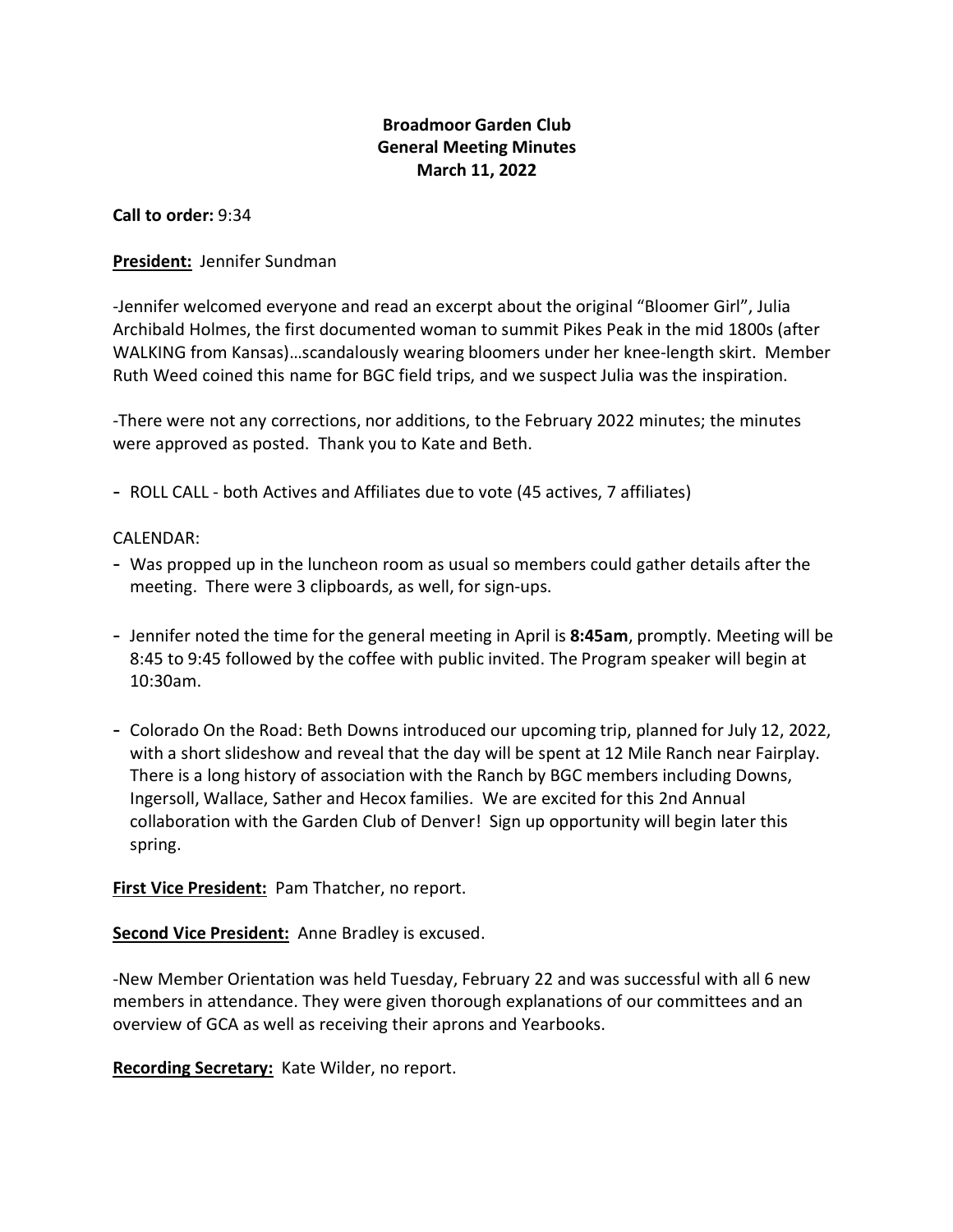# **Corresponding Secretary:** Beth Downs

-If anyone is having trouble with Sign Up Genius, please reach out to Beth.

#### **Treasurer:** Chelle Mason

Bank balances: Operating \$39,524.27 Money Market \$67,819.27

### *STANDING COMMITTEES*

**Awards & Scholarships:** Brigitte Foss, no report.

### **Civic:** Joan Schulz

The committee recommended we grant \$1K to the El Paso County's Bear Creek Nature Center to further the educational impact of the pollinator gardens by adding additional signage regarding the benefits of planting native flowering plants. They will also add several new native plants and signage for the "insect hotel" in the garden area. The hotel is a refuge for insects and gives visitors an idea of how they can create and augment habitat in their own yards.

The committee also recommended a grant of \$1K to the North End Woodlands to plant, stake, and water (for 3 years) two trees.

# **Mickey Wallace moved to approve the Civic Committee's recommendation to grant \$1,000 each to Bear Creek Nature Center and North End Woodlands. The motion was seconded by Susan Wallnutt and unanimously approved by the membership.**

The committee discussed their sadness at the city's losing so many large trees during last December's destructive windstorm. Joan Schulz has completed a draft grant request for \$10K from GCA's Restoration Initiative for replacement of city trees and passed it along to Jennifer Sundman as the submission must come from the Club President.

# **Conservation:** Cathy Plush

-Potluck/book discussion Feb. 17 was fun, we had a good group, and good discussion -Gardner Scott (YouTube sensation!) will present to committee on March 16 at Cathy's house -A field trip to Desert Canyon and New Roots Farms in Canon City has been planned for April 19 -Poppies, Pinions, and Peas content coming along - hopefully finished by mid- April -Cathy asked for volunteers to help set up the conservation materials from the London Calling Show at April's Open Meeting.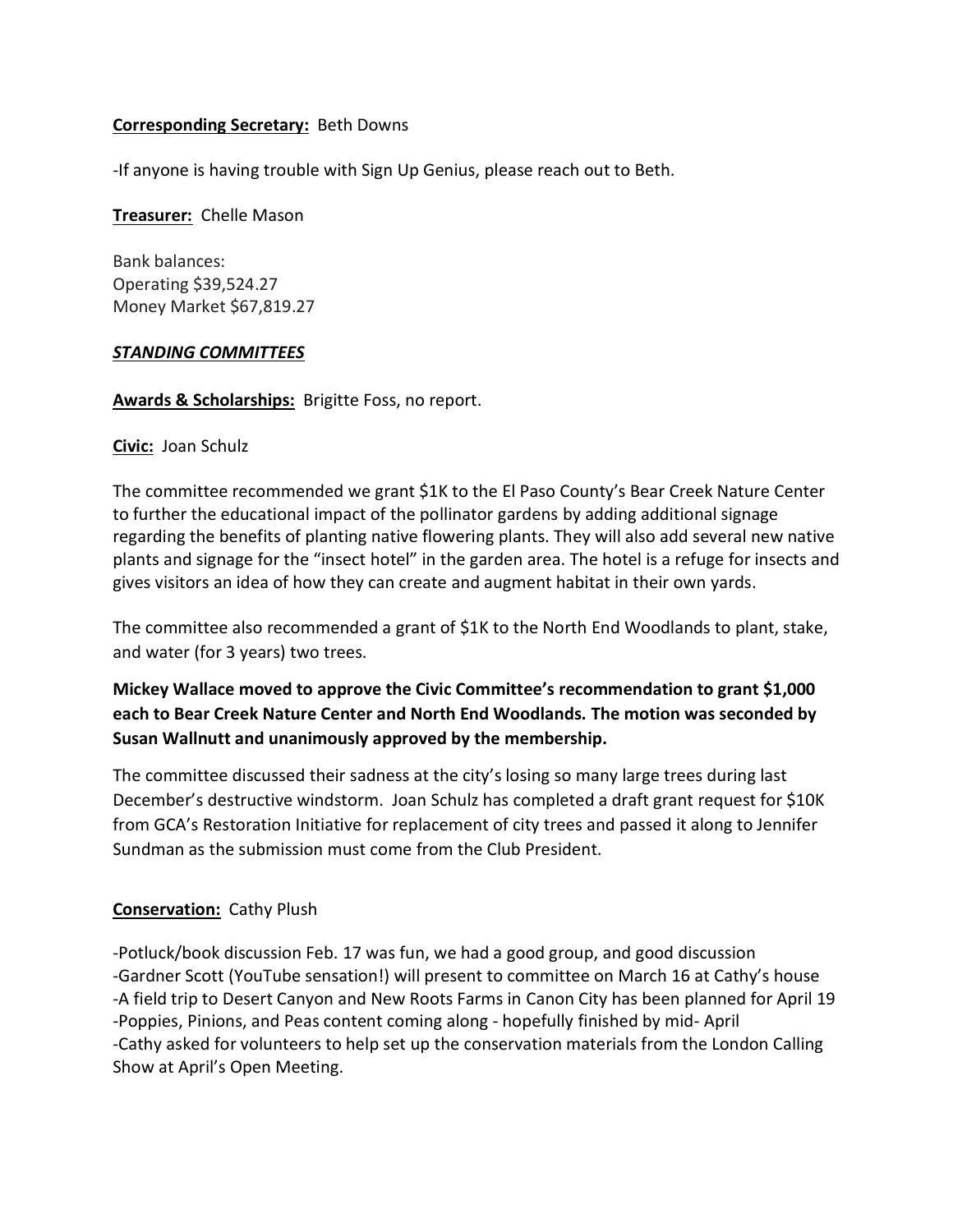**NAL Minute:** Derry Adams discussed information she recently learned as the club's NAL delegate for this year regarding the importance of trees and forests in sequestering carbon and slowing climate change. She highlighted GCA's longtime involvement in conserving a grove of ancient Redwoods in California.

# **Flower:** Kristel Hybl

-March 10th Flower Workshop Update: "Emerging Spring Table Centerpieces"

-Update on Flower Show: "Westward Hoe! To the Mountains We Go!"

-Friday, September 9, 2022, Norris/Penrose Event Center

-BGC Coffee followed by General meeting during the judged flower show

-BGC member/guest cocktail party will be held that evening at 6:00 p.m.

- -Men's Floral Challenge at 6:30 p.m.; six entries, 2-3 men per entry. Pre-register! Judged by Nini Maytag
- -Flower Show Divisions: Floral Design, Photography, Horticulture, Conservation…and we've just added Botanical Arts Division!
- -Meredith and Kristel have had a lot of email communication with both Eloise Carson, -Zone XII Flower Show Representative and Priscilla Growney, Zone XII Judge Representative.

-Still need help with Passers, Clerks, Set-up, Take-Down, & Hospitality. No experience necessary to be a Clerk or Passer- we will help with instruction.

-April 4, 10 a.m. Norris/Penrose Event Center

Flower Show Presentation & Discussion with Dodie Jackson, Denver Garden Club member, Horticulture & Botanical Arts Judge and Flower Show Extraordinaire Boxed lunch after the presentation and discussion (\$20 for lunch) RSVP required

**Horticulture:** Susan Wallnutt

-Horticulture Committee held a meeting, potluck, and book discussion of "Pastoral Song, A Farmer's Journey" by James Rebanks on Wednesday, February 23, 2022 at 5:30 PM at Susan Wallnutt's home. Eleven members were present. Everyone brought something delicious and they dined on wine, appetizers, soup, salad, bread, and dessert.

-Hort will have a bonsai workshop at Summerland Gardens on Wednesday, March 30, 2022 (date change) and a hanging basket workshop at Summerland Gardens on Wednesday, May 18, 2022

-They discussed the September Flower Show

- -3 classes for cut garden specimens—unlimited entries
- -One class for garden arrangements to include home-grown vegetables as well as flowers—4 entries

-One class for potted succulents that have been owned for at least 5 months—4 entries

**Hospitality:** Denise Sheridan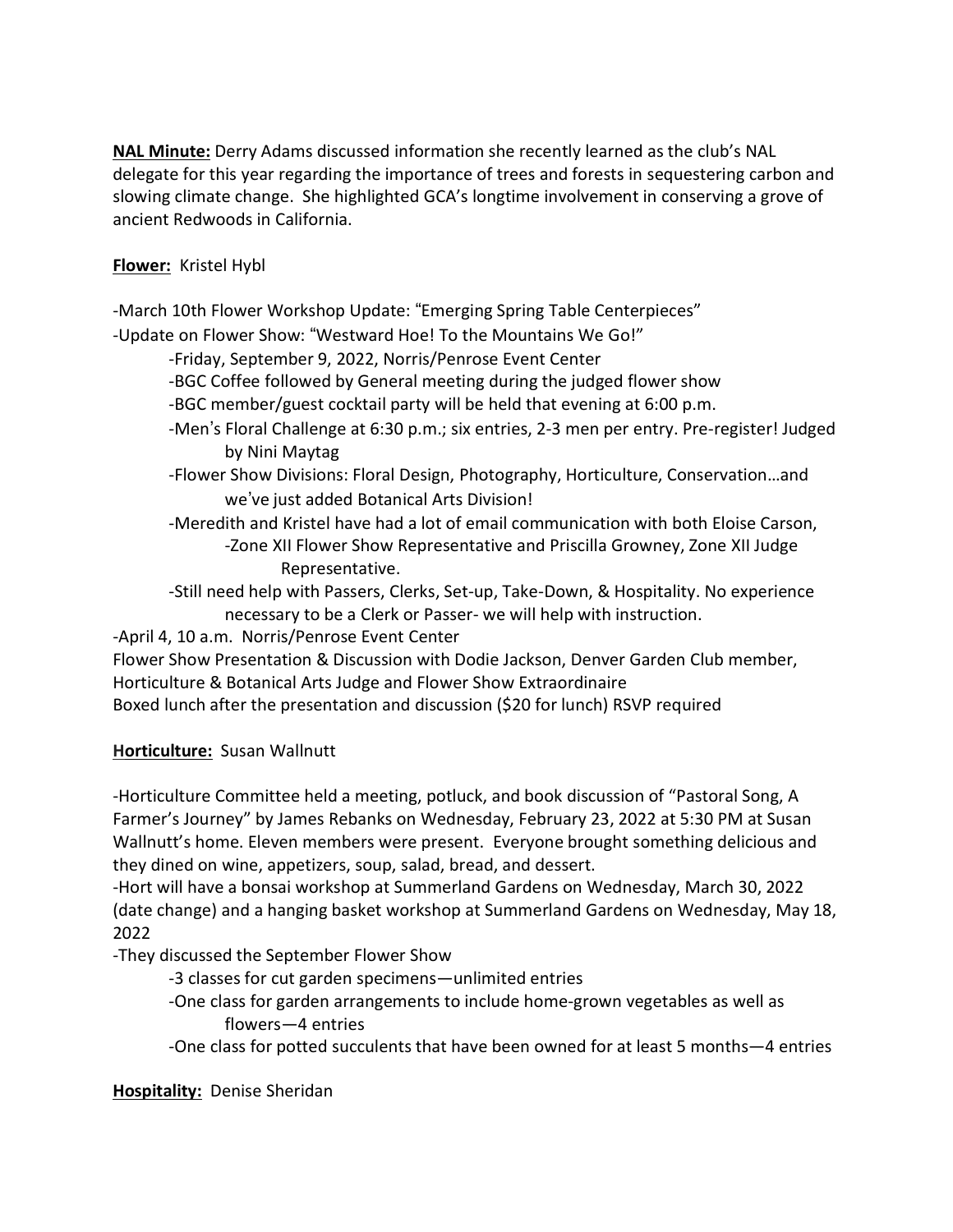- Today's hostesses are Jane Cosper, Susan Sheahan, Lucy Ruhtenberg and Virginia Tenney.
- Open Meeting Coffee will be hosted by Hospitality Committee. Brigitte will be taking the public RSVPs - BGC Members use Sign Up Genius; Guests use BGCOpenmeeting@gmail.com
- Denise will have the Sign-Up sheets for next year's Hostess Duties available at the May meeting. She will send an email out in April to those of you who are on next year's list to let you know.
- May's hostesses are Anne Bradley, Lynn Cool, Cathy Plush, and Mary Weller.
- Hospitality committee is meeting at Denise's house March 21<sup>st</sup>.

# **Photography:** Mallory Sharp

-The photography committee had a productive meeting last month, continuing preparation for our May program. They will meet again in April but haven't established a date. -A reminder to all that registration is now open for the GCA Photography Conference, which is virtual again this year on March 31. It will feature six different speakers, covering topics including flower and garden photography, capturing birds and wildlife, and smartphone photography. Registration is free and open to all club members until March 29 on the GCA website.

**Program:** Lisa Stedman is excused.

-First meeting of Program Committee, on February 23, was lively with many ideas shared. Next meeting is scheduled for Tuesday, March 15 at Lisa's home.

-Today's presenter is Cindy Scott, Ann Young's daughter and Jennifer's sister, on the topic of Native Plant Gardens for Biodiversity. She is a beekeeper, an avid gardener and a member of the Garden Club of Denver.

-In April we have our Open Meeting, featuring renowned ethnobotanist and Honorary GCA Member, Dr. Paul Cox. It will be held downtown in the auditorium at the Methodist Church. We encourage you send our our flyer and invite your friends. It's the one meeting per year when guests are allowed and Dr. Cox is a great speaker, one not to be missed!

### **Public Relations:** Jane Cosper -

-Jane discussed effort to publicize our April 8 Open Meeting. She has prepared a press release and will send to all media contacts, other area garden clubs and other organizations who might be interested. Please let her know if you have any personal contacts within the media.

**Ways & Means:** Kate Faricy is excused.